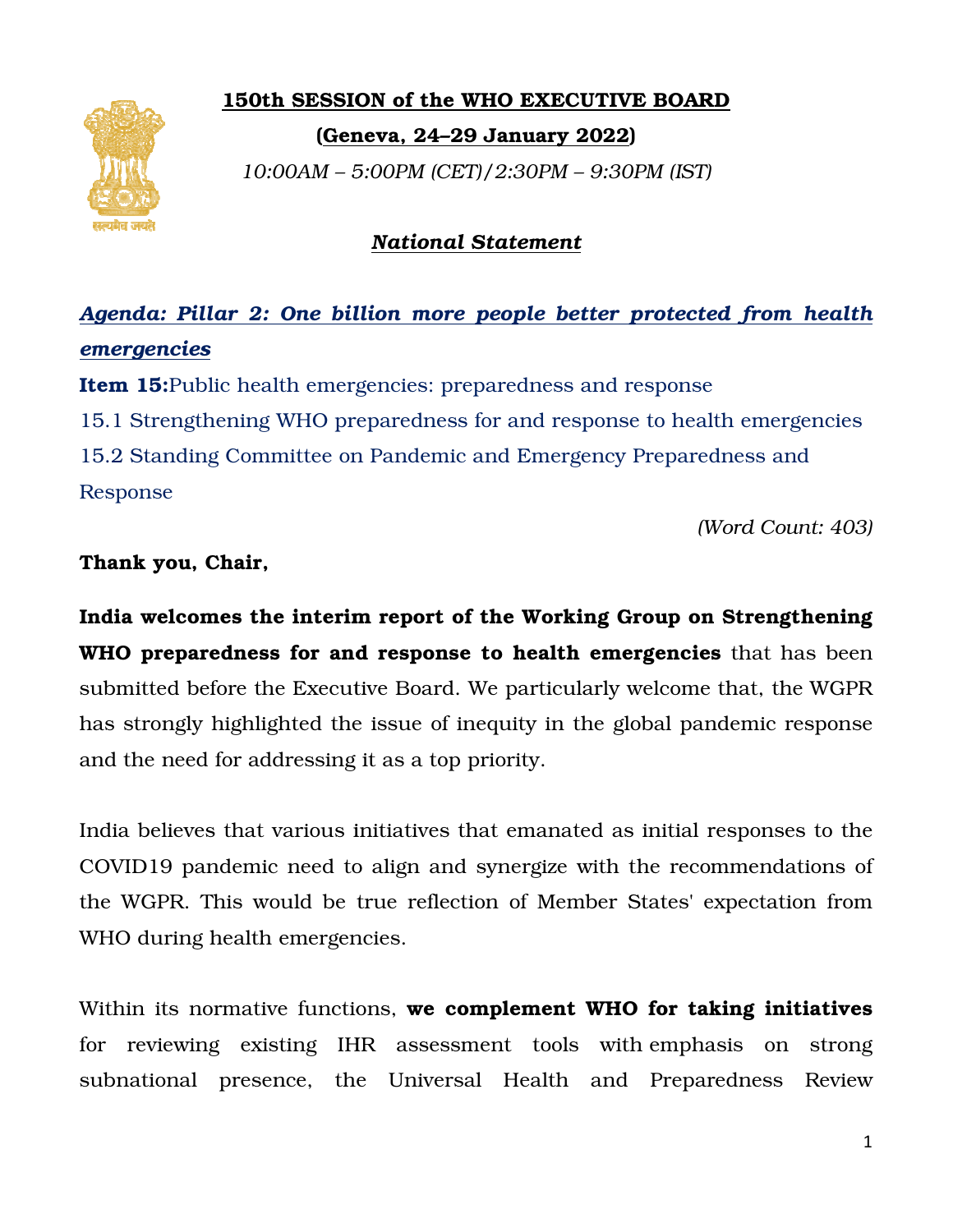mechanism (UHPR), creating a global hub for pandemic and epidemic intelligence and a Bio Hub system.

#### Chair,

All such initiatives need to be carried forward through a consultative member States driven process, especially when some of these initiatives affect the sovereignty of Members and their rights under the Convention on Biological Diversity (CBD) and the Nagoya Protocol on Access and Benefit Sharing.

India strongly believes that the vaccine inequity has brought to the fore the inevitable need to discuss and negotiate an access and benefit sharing framework for sharing of human pathogens of pandemic potential including genetic sequence information. Given the prominence of equity in WGPR discussions, such a framework could be discussed by the WGPR under its ongoing work.

#### Chair,

India reiterates its position regarding the need to further strengthen the IHR through potential amendments with a goal of their universal application for the protection of all people of world from international spread of disease in an equitable manner. We would, therefore, co-sponsor the resolution titled Strengthening of the International Health Regulations (2005) for revising the Regulations through potential amendments presented by the delegation of United States.

India in-principle support the proposal of Austria forwarded by the DG for establishing a *Standing Committee on Pandemic and Emergency Preparedness and Response* (SCPPR). India has been advocating to strengthen WHO governance and for increased and inclusive participation of member states in